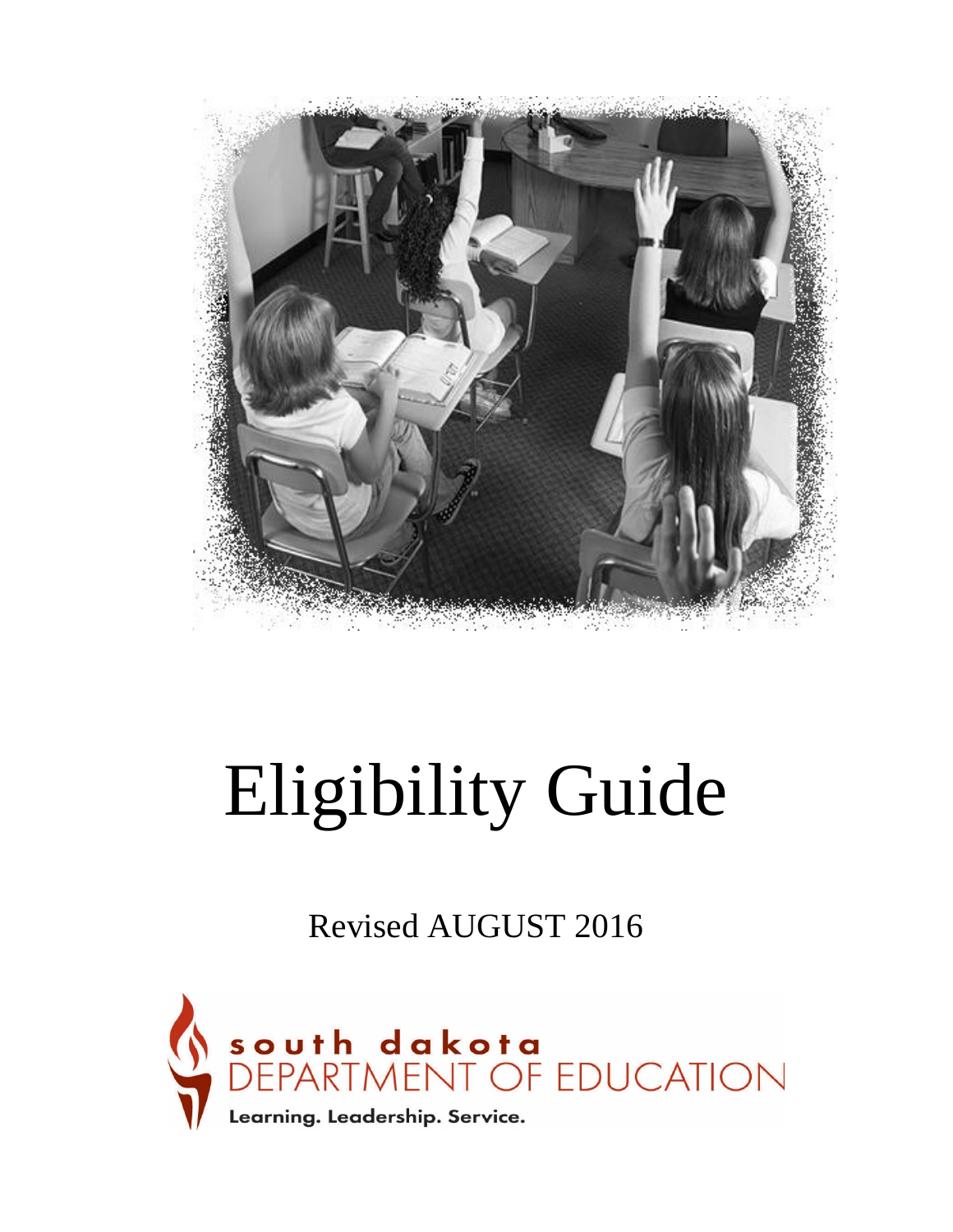# TABLE OF CONTENTS

#### **CONTENTS**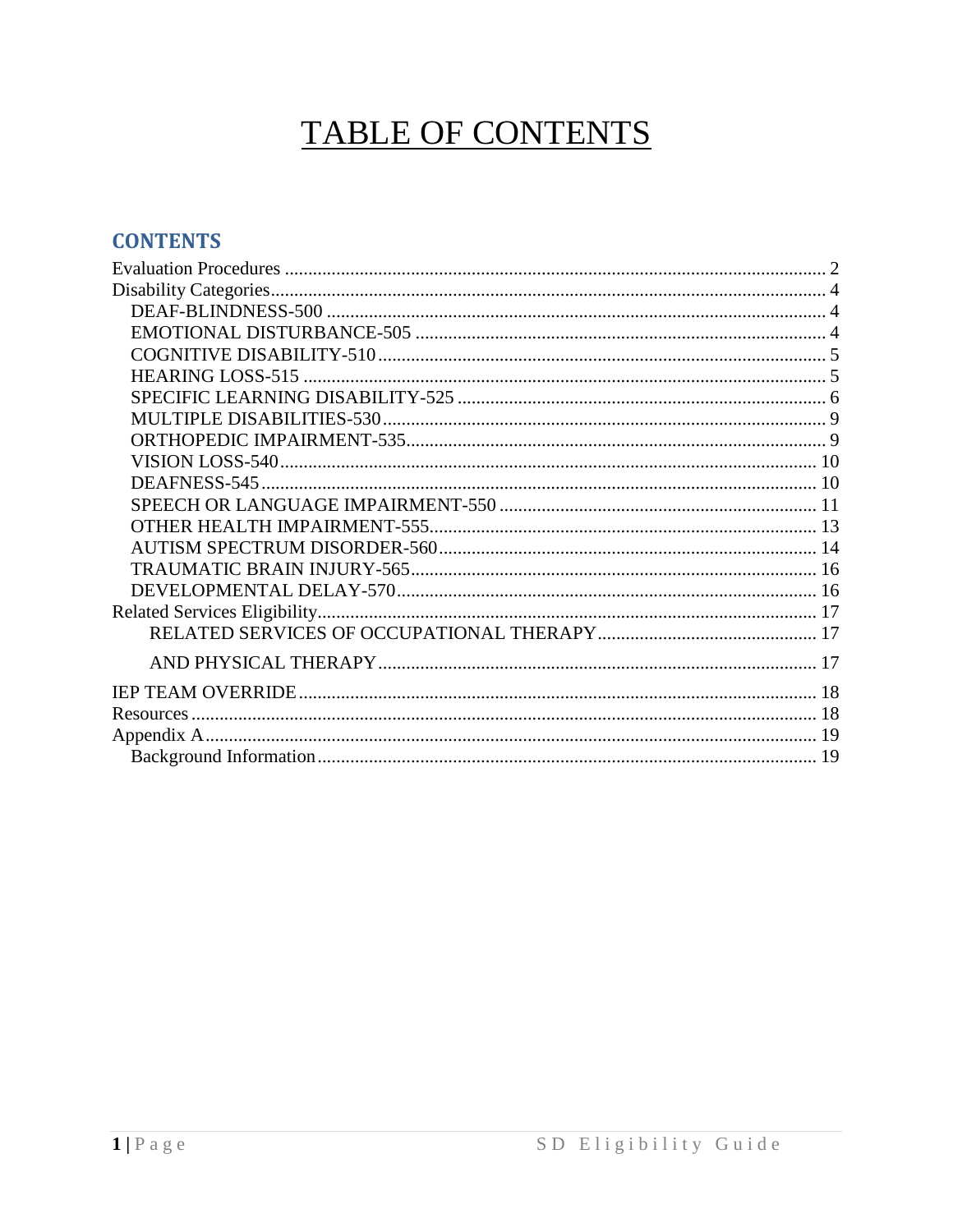# <span id="page-2-0"></span>**EVALUATION PROCEDURES**

**ARSD 24:05:25:04 Evaluation procedures.** States that school districts shall ensure, at a minimum, that evaluation procedures include the following:

(1) Tests and other evaluation materials are provided and administered in the child's native language or by another mode of communication that the child understands, unless it is clearly not feasible to do so. Any standardized tests that are given to a child:

(a) Have been validated for the specific purpose for which they are used; and

(b) Are administered by trained and knowledgeable personnel in conformance with the instructions provided by their producer;

(2) Tests and other evaluation materials include those tailored to assess specific areas of educational need and not merely those which are designed to provide a single general intelligence quotient;

(3) Tests are selected and administered so as best to ensure that a test administered to a child with impaired sensory, manual, or speaking skills accurately reflects the child's aptitude or achievement level or whatever other factors the test purports to measure, rather than the child's impaired sensory, manual, or speaking skills except where those skills are the factors which the test purports to measure;

(4) No single procedure is used as the sole criterion for determining eligibility or an appropriate educational program for a child;

(5) A variety of assessment tools and strategies are used to gather relevant functional and development information about the child, including information provided by the parents, that may assist in determining:

(a) Whether the child is a child with a disability; and

(b) The content of the child's IEP, including information related to enabling the child:

(i) To be involved in and progress in the general curriculum; or

(ii) For a preschool child, to participate in appropriate activities;

(6) Technically sound instruments, assessment tools, and strategies are used that:

(a) May assess the relative contribution of cognitive and behavioral factors, in addition to physical or developmental factors; and

(b) Provide relevant information that directly assists persons in determining the educational needs of the child;

(7) The child is assessed in all areas related to the suspected disability, including, as applicable, health, vision, hearing, social and emotional status, general intelligence, academic performance, communicative status, and motor abilities;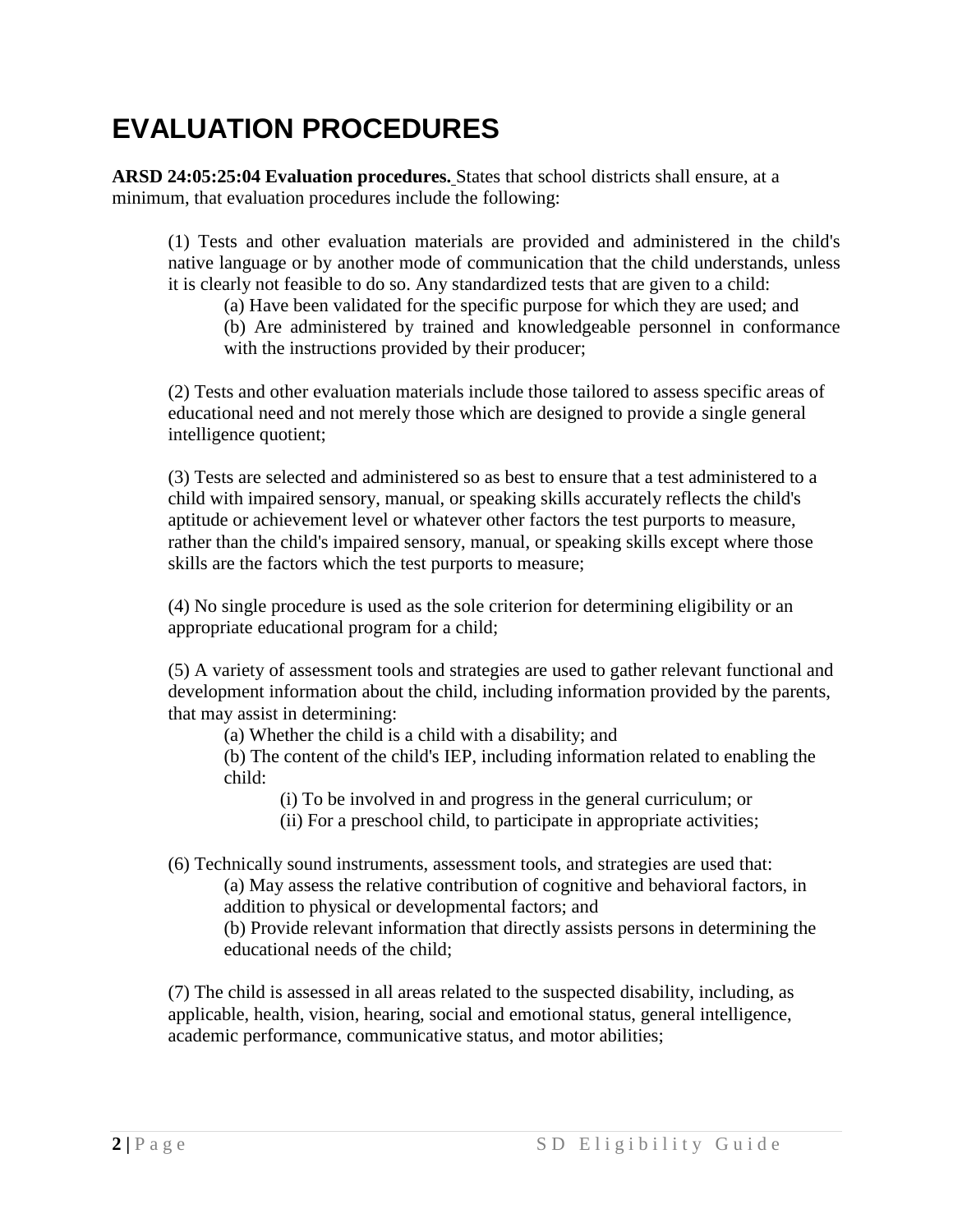(8) The evaluation is sufficiently comprehensive to identify all of the child's special education and related services needs, whether or not commonly linked to the disability category in which the child has been classified;

(9) Materials and procedures used to assess a child with limited English proficiency are selected and administered to ensure that they measure the extent to which the child has a disability and needs special education, rather than measuring the child's English language skills; and

(10) If an assessment is not conducted under standard conditions, a description of the extent to which it varied from standard conditions (e.g., the qualifications of the person administering the test, or the method of test administration) must be included in the evaluation report.

**ARSD24:05:25:05. Eligibility and placement procedures.** In interpreting evaluation data for the purpose of determining eligibility and determining the educational needs of the child, in making placement decisions, including decisions regarding preschool children, each school district shall do the following:

(1) Draw upon information from a variety of sources, including aptitude and achievement tests, parent input, teacher recommendations, physical condition, social or cultural background, and adaptive behavior;

(2) Ensure that information obtained from all of these sources is documented and carefully considered;

(3) Ensure that the placement decision is made by a group of persons, including persons knowledgeable about the child, the meaning of the evaluation data, and the placement options;

(4) Ensure that the placement decision is made in conformity with the least restrictive environment rules in chapter 24:05:28; and

(5) Ensure that the parents of each child with a disability are members of any group that makes decisions on the educational placement of their child.

If a determination is made that a child is disabled and needs special education and related services, an individual education program must be developed for the child in accordance with this article.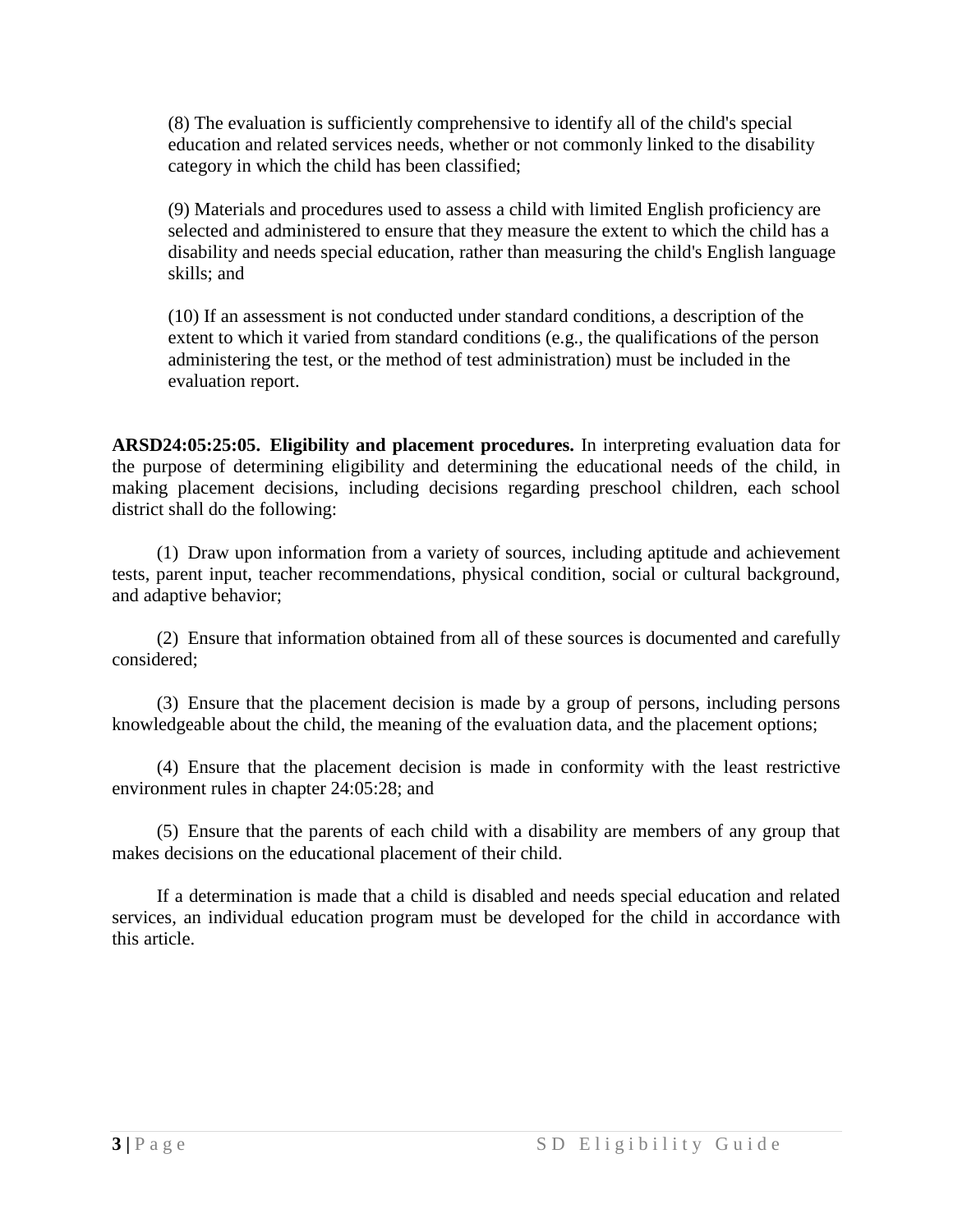# <span id="page-4-0"></span>**DISABILITY CATEGORIES**

#### DEAF-BLINDNESS-500

<span id="page-4-1"></span>**ARSD 24:05:24.01:07. Deaf-blindness defined.** Deaf-blindness means concomitant hearing and visual impairments, the combination of which causes such severe communication and other developmental and educational needs that they cannot be accommodated in special education programs solely for children with deafness or children with blindness.

#### EMOTIONAL DISTURBANCE-505

<span id="page-4-2"></span>**ARSD 24:05:24.01:16. Emotional disturbance defined.** Emotional disturbance is a condition that exhibits one or more of the following characteristics to a marked degree over a long period of time:

(1) An inability to learn that cannot be explained by intellectual, sensory, or health factors;

(2) An inability to build or maintain satisfactory interpersonal relationships with peers and teachers;

(3) Inappropriate types of behavior or feelings under normal circumstances;

(4) A general pervasive mood of unhappiness or depression; or

(5) A tendency to develop physical symptoms or fears associated with personal or school problems.

The term, emotional disturbance, includes schizophrenia. The term does not apply to a student who is socially maladjusted unless the IEP team determines pursuant to § 24:05:24.01:17 that the student has an emotional disturbance.

**ARSD 24:05:24.01:17. Criteria for emotional disturbance.** A student may be identified as emotionally disturbed if the following requirements are met:

(1) The student demonstrates serious behavior problems over a long period of time, generally at least six months, with documentation from the school and one or more other sources of the frequency and severity of the targeted behaviors;

(2) The student's performance falls two standard deviations or more below the mean in emotional functions, as measured in school and home or community on nationally-normed technically adequate measures; and

(3) An adverse effect on educational performance is verified through the full and individual evaluation procedures as provided in § 24:05:25:04.

A student may not be identified as having an emotional disturbance if common disciplinary problem behaviors, such as truancy, smoking, or breaking school conduct rules, are the sole criteria for determining the existence of an emotional disturbance.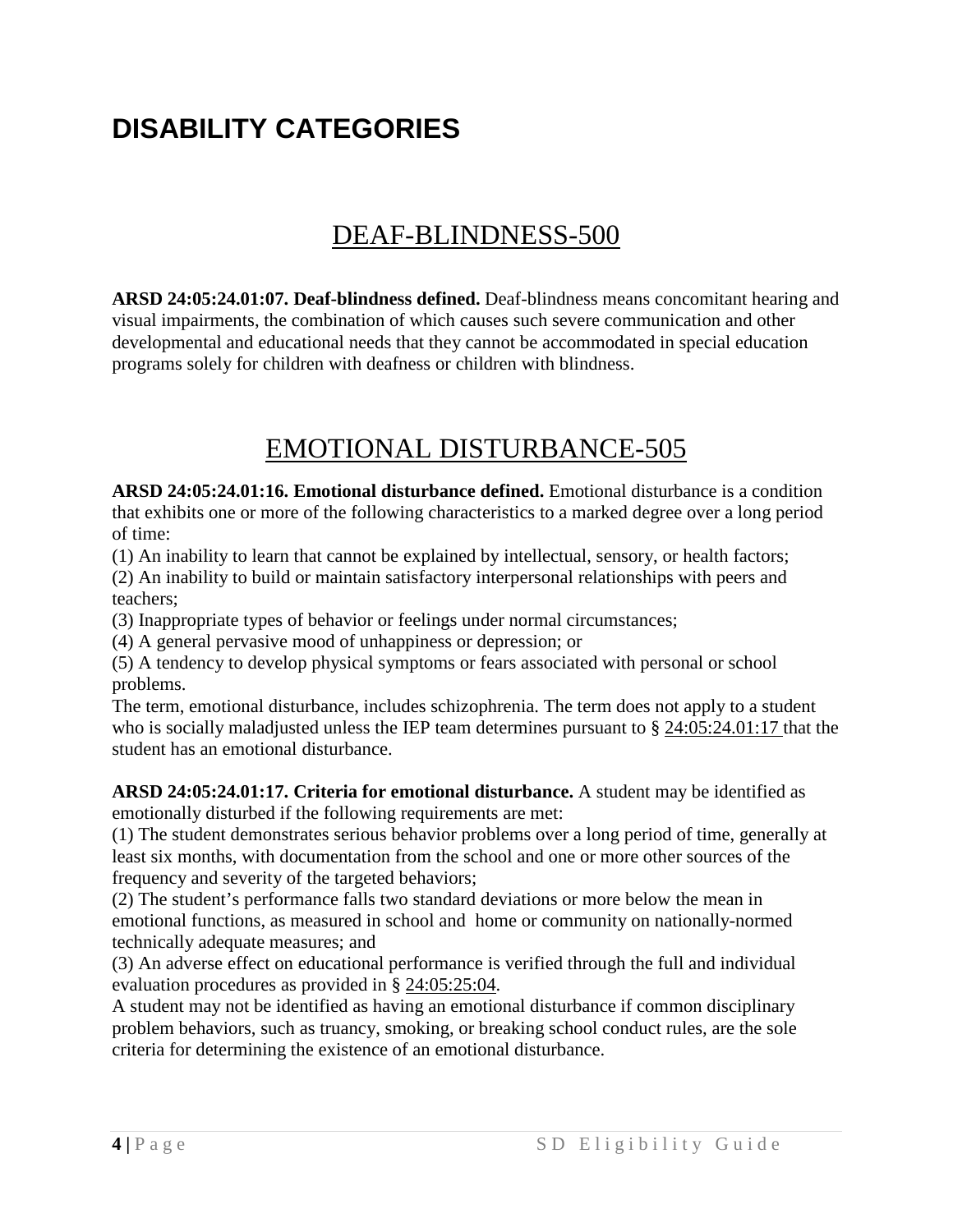## COGNITIVE DISABILITY-510

<span id="page-5-0"></span>**ARSD 24:05:24.01:11. Cognitive disability defined.** Cognitive disability is significantly below-average general intellectual functioning that exists concurrently with deficits in adaptive behavior skills, that is generally manifested before age eighteen, and that adversely affects a student's educational performance. The required evaluative components for identifying a student with a cognitive disability are as follows:

(1) General intellectual functioning two standard deviations or more below the mean as determined by the full scale score on an individual cognitive evaluation, plus or minus standard error of measurement, as determined in accordance with § 24:05:25:04; and

(2) Exhibits deficits in adaptive behavior and academic or preacademic skills as determined by an individual evaluation in accordance with § 24:05:25:04.

## HEARING LOSS-515

<span id="page-5-1"></span>**ARSD 24:05:24.01:10. Hearing loss defined.** A student may be identified as having a hearing loss if an unaided hearing loss of 35 to 69 decibels is present that makes the acquisition of receptive and expressive language skills difficult with or without the help of amplification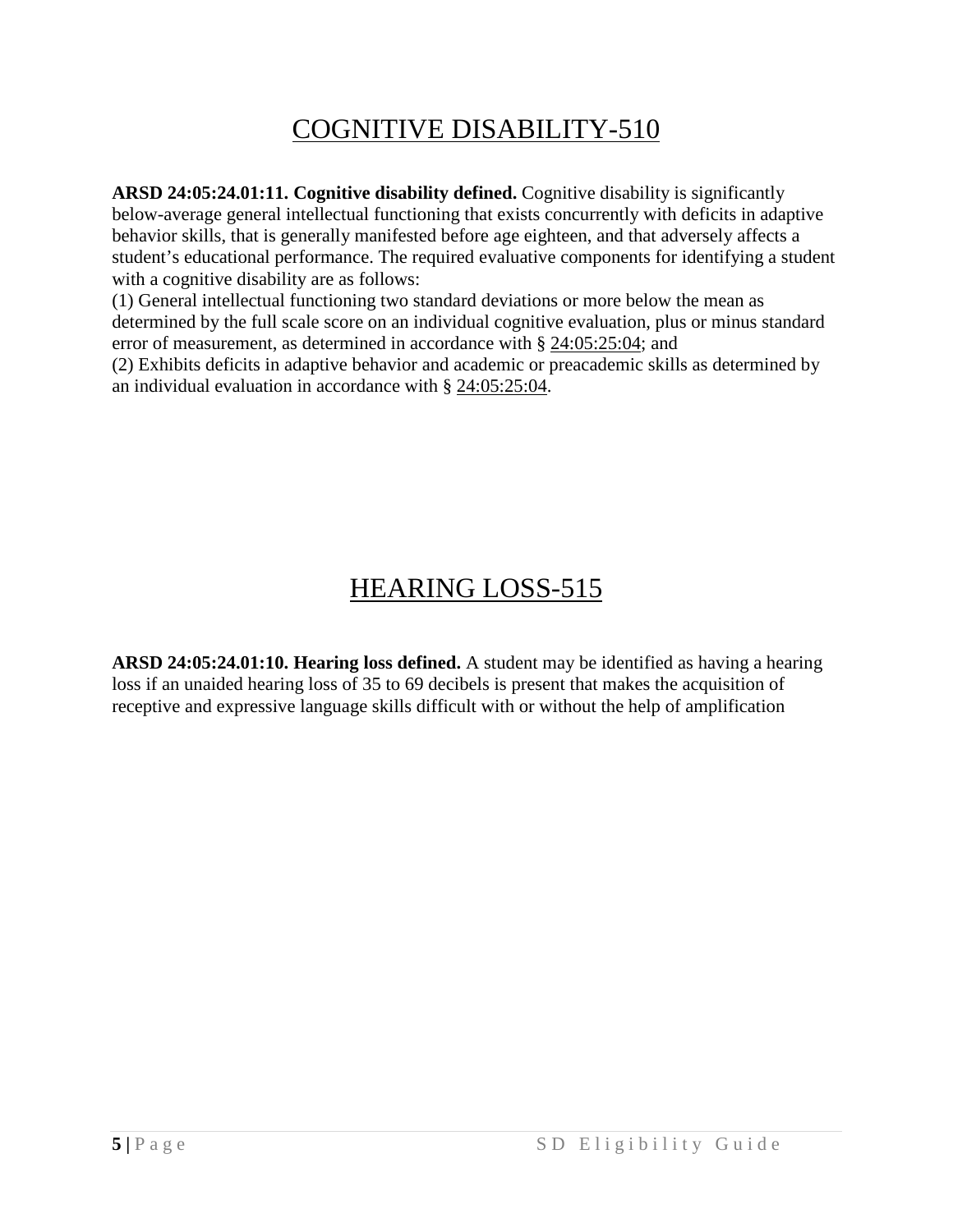#### SPECIFIC LEARNING DISABILITY-525

<span id="page-6-0"></span>**ARSD 24:05:24.01:18. Specific learning disability defined.** Specific learning disability is a disorder in one or more of the basic psychological processes involved in understanding or in using spoken or written language that may manifest itself in the imperfect ability to listen, think, speak, read, write, spell, or do mathematical calculations. The term includes such conditions as perceptual disabilities, brain injury, minimal brain dysfunction, dyslexia, and developmental aphasia. The term does not apply to students who have learning problems that are primarily the result of visual, hearing, or motor disabilities; cognitive disability; emotional disturbance; or environmental, cultural, or economic disadvantage.

**ARSD 24:05:24.01:19. Criteria for specific learning disability.** A group of qualified professionals and the parent of the child may determine that a child has a specific learning disability if:

(1) The child does not achieve adequately for the child's age or does not meet stateapproved grade-level standards in one or more of the following areas, if provided with learning experiences and instruction appropriate for the child's age or state-approved grade-level standards:

(a) Oral expression;

- (b) Listening comprehension;
- (c) Written expression;
- (d) Basic reading skill;
- (e) Reading fluency skills;
- (f) Reading comprehension;
- (g) Mathematics calculation; and
- (h) Mathematics problem solving;

(2)(a) The child does not make sufficient progress to meet age or state-approved gradelevel standards in one or more of the areas identified in this section when using a process based on the child's response to scientific, research-based intervention; or

(b) The child exhibits a pattern of strengths and weaknesses in performance, achievement, or both, relative to age, state-approved grade-level standards, or intellectual development, that is determined by the group to be relevant to the identification of a specific learning disability, using appropriate assessments, consistent with this article; and

(3) The group determines that its findings under this section are not primarily the result of:

(a) A visual, hearing, or motor disability;

- (b) A cognitive disability;
- (c) Emotional disturbance;
- (d) Cultural factors;
- (e) Environmental or economic disadvantage; or
- (f) Limited English proficiency.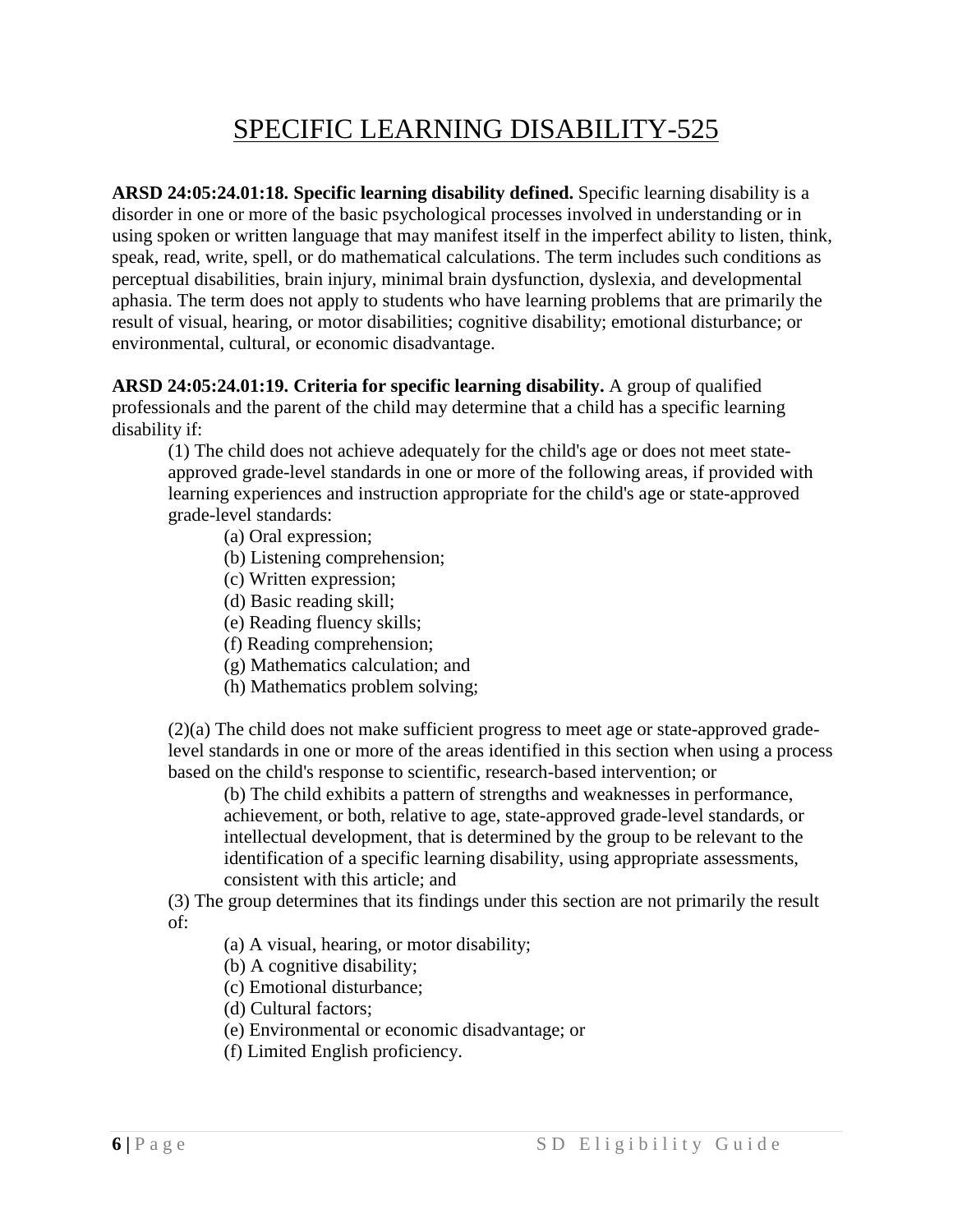To ensure that underachievement in a child suspected of having a specific learning disability is not due to lack of appropriate instruction in reading or math, the group must consider, as part of the evaluation described in this article, data that demonstrate that prior to, or as a part of, the referral process, the child was provided appropriate instruction in regular education settings, delivered by qualified personnel, and data-based documentation of repeated assessments of achievement at reasonable intervals, reflecting formal assessment of student progress during instruction, which was provided to the child's parents.

The school district must promptly request parental consent to evaluate the child to determine whether the child needs special education and related services, and must adhere to the timeframes described in this article unless extended by mutual written agreement of the child's parents and a group of qualified professionals. The district must request such consent if, prior to a referral, a child has not made adequate progress after an appropriate period of time when provided instruction, as described in this section, and whenever a child is referred for an evaluation.

#### **ARSD 24:05:25:07. Additional procedures for evaluating specific learning disabilities.** In

order for a school district to certify a child as learning disabled for purposes of the federal child count, requirements in §§ 24:05:24.01:19 and 24:05:25:08 to 24:05:25:13, inclusive, must be met and documented in a child's record.

#### **ARSD 24:05:25:08. Additional group members for specific learning disabilities.** The

determination of whether a child suspected of having a specific learning disability is a child with a disability shall be made by the child's parents and a team of qualified professionals, which shall include:

(1) The child's regular teacher;

(2) If the child does not have a regular teacher, a regular classroom teacher qualified to teach a child of that age;

(3) If the child is less than school age, an individual certified by the department to teach a child of that age; and

(4) At least one person qualified to conduct individual diagnostic examinations of children, such as a school psychologist, speech-language pathologist, remedial reading teacher, or special education teacher.

**ARSD 24:05:25:11. Observation for specific learning disabilities.** The school district shall ensure that the child is observed in the child's learning environment, including the regular classroom setting, to document the child's academic performance and behavior in the areas of difficulty.

The group described in this section, in determining whether a child has a specific learning disability, shall:

(1) Use information from an observation in routine classroom instruction and monitoring of the child's performance that was done before the child was referred for an evaluation, as in a response to intervention model; or

(2) Have at least one member of the group conduct an observation of the child's academic performance in the regular classroom after the child has been referred for an evaluation and parental consent, consistent with this chapter, is obtained, as in a discrepancy model.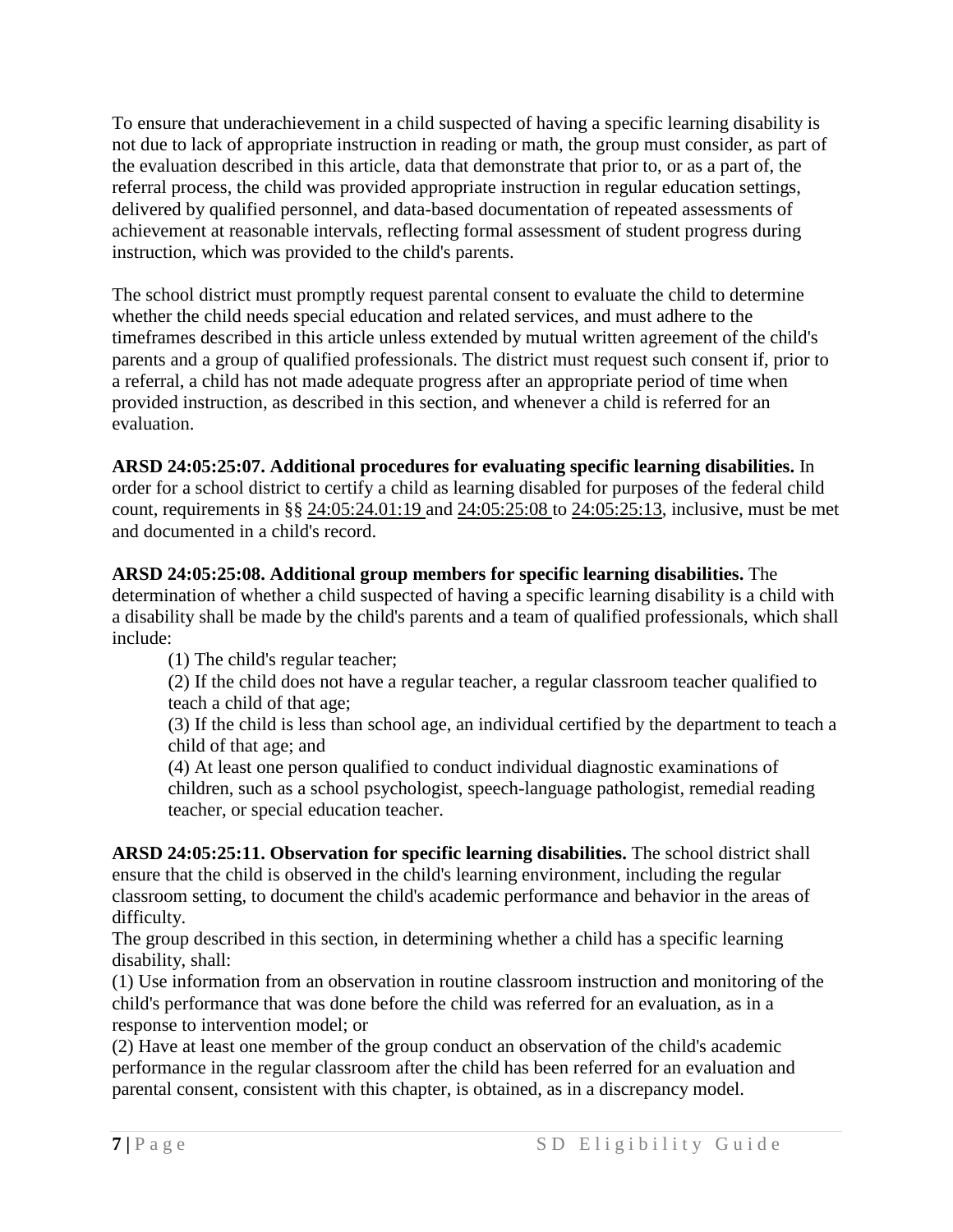If a child is less than school age or out of school, a group member must observe the child in an environment appropriate for a child of that age.

#### **ARSD 24:05:25:12. Documentation of eligibility for specific learning disabilities.** For a child

suspected of having a specific learning disability, the documentation of the determination of eligibility shall contain a statement of:

(1) Whether the child has a specific learning disability;

(2) The basis for making the determination, including an assurance that the determination has been made in accordance with this section;

(3) The relevant behavior, if any, noted during the observation of the child and the relationship of that behavior to the child's academic functioning;

(4) The educationally relevant medical findings, if any;

(5) Whether:

(a) The child does not achieve adequately for the child's age or does not meet state-approved grade-level standards; and

(b) he child does not make sufficient progress to meet age or state-approved grade-level standards; or the child exhibits a pattern of strengths and weaknesses in performance, achievement, or both, relative to age, state-approved grade level standards or intellectual development;

(6) The determination of the group concerning the effects of a visual, hearing, or motor disability; cognitive disability; emotional disturbance; cultural factors; environmental or economic disadvantage; or limited English proficiency on the child's achievement level; (7) If the child has participated in a process that assesses the child's response to scientific, research-based intervention:

(a) The instructional strategies used and the student-centered data collected; and

(b) The documentation that the child's parents were notified about:

(i) The state's policies regarding the amount and nature of student performance data that would be collected and the general education services that would be provided;

(ii) Strategies for increasing the child's rate of learning; and

(iii) The parent's right to request an evaluation;

(8) If using the discrepancy model, the group finds that the child has a severe discrepancy of 1.5 standard deviations between achievement and intellectual ability in one or more of the eligibility areas, the group shall consider regression to the mean in determining the discrepancy; and

(9) If using the response to intervention model for eligibility determination, the group shall demonstrate that the child's performance is below the mean relative to age or state approved grade level standards.

**ARSD 24:05:25:13. Group members to certify report in writing.** Each group member shall certify in writing whether the report reflects the group member's conclusion. If it does not reflect the group member's conclusion, the group member must submit the conclusion in a separate statement.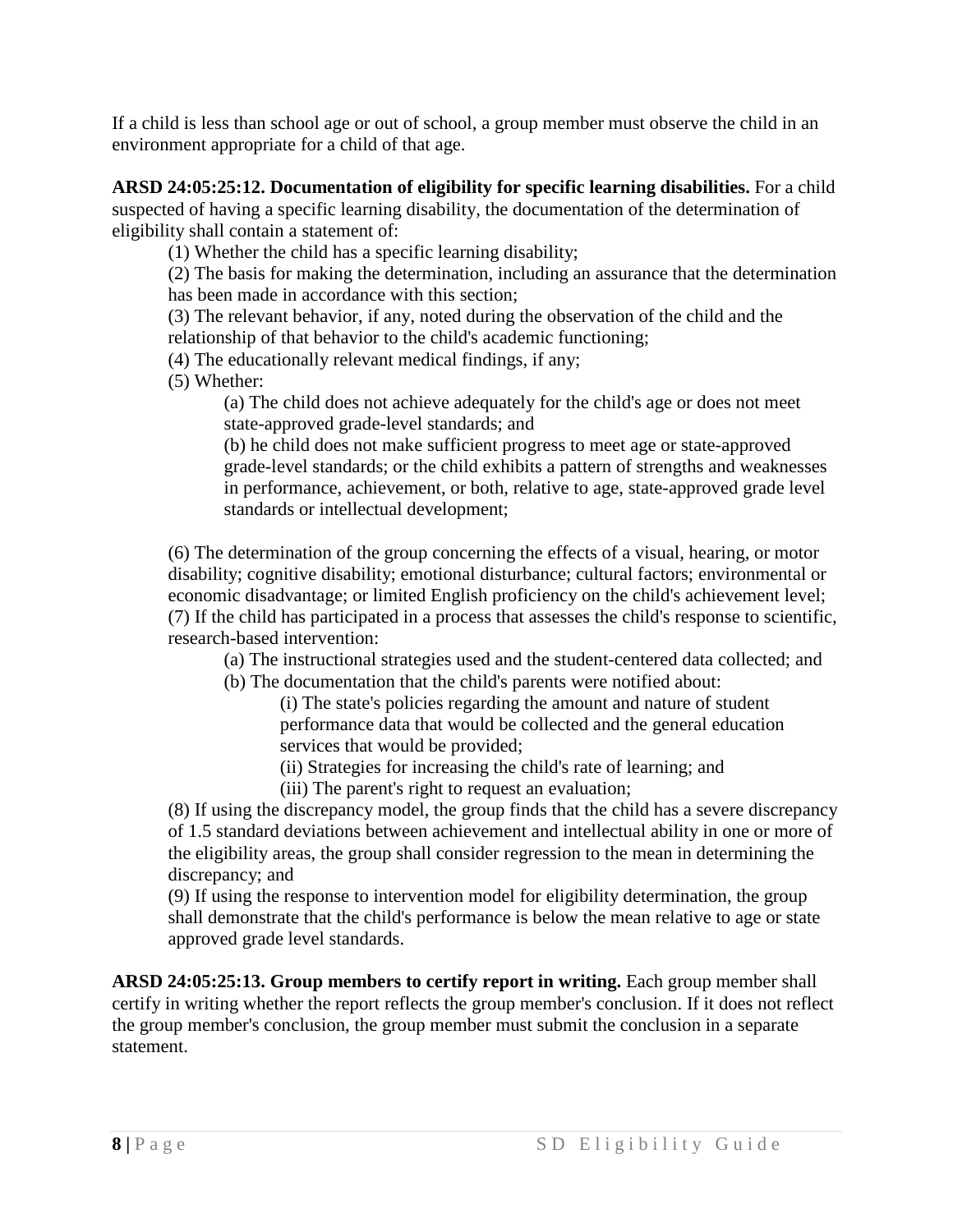**ARSD 24:05:25:13.01. Response to intervention model.** School districts that elect to use a response to intervention model as part of the evaluation process for specific learning disabilities shall submit to the state for approval a formal proposal that at a minimum addresses the provisions in § 24:05:25:12.

#### MULTIPLE DISABILITIES-530

<span id="page-9-0"></span>**ARSD 24:05:24.01:12.** Multiple disabilities defined. Multiple disabilities means concomitant impairments (such as a cognitive disability-blindness or a cognitive disability-orthopedic impairment), the combination of which causes such severe educational needs that they cannot be accommodated in special education programs solely for one of the impairments. Multiple disabilities does not include deaf-blindness.

## ORTHOPEDIC IMPAIRMENT-535

<span id="page-9-1"></span>**ARSD 24:05:24.01:13. Orthopedic impairment defined**. Orthopedic impairment means a severe orthopedic impairment that adversely affects a child's educational performance. The term includes impairments caused by a congenital anomaly, impairments caused by disease (e.g., poliomyelitis, bone tuberculosis), and impairments from other causes (e.g., cerebral palsy, amputations, and fractures or burns that causes contractures).

There must be evidence of the following:

(1) That the student's impaired motor functioning significantly interferes with educational performance;

(2) That the student exhibits deficits in muscular or neuromuscular functioning that significantly limit the student's ability to move about, sit, or manipulate materials required for learning;

(3) That the student's bone, joint, or muscle problems affect ambulation, posture, or gross and fine motor skills; and

(4) That current medical data by a qualified medical evaluator describes and confirms an orthopedic impairment.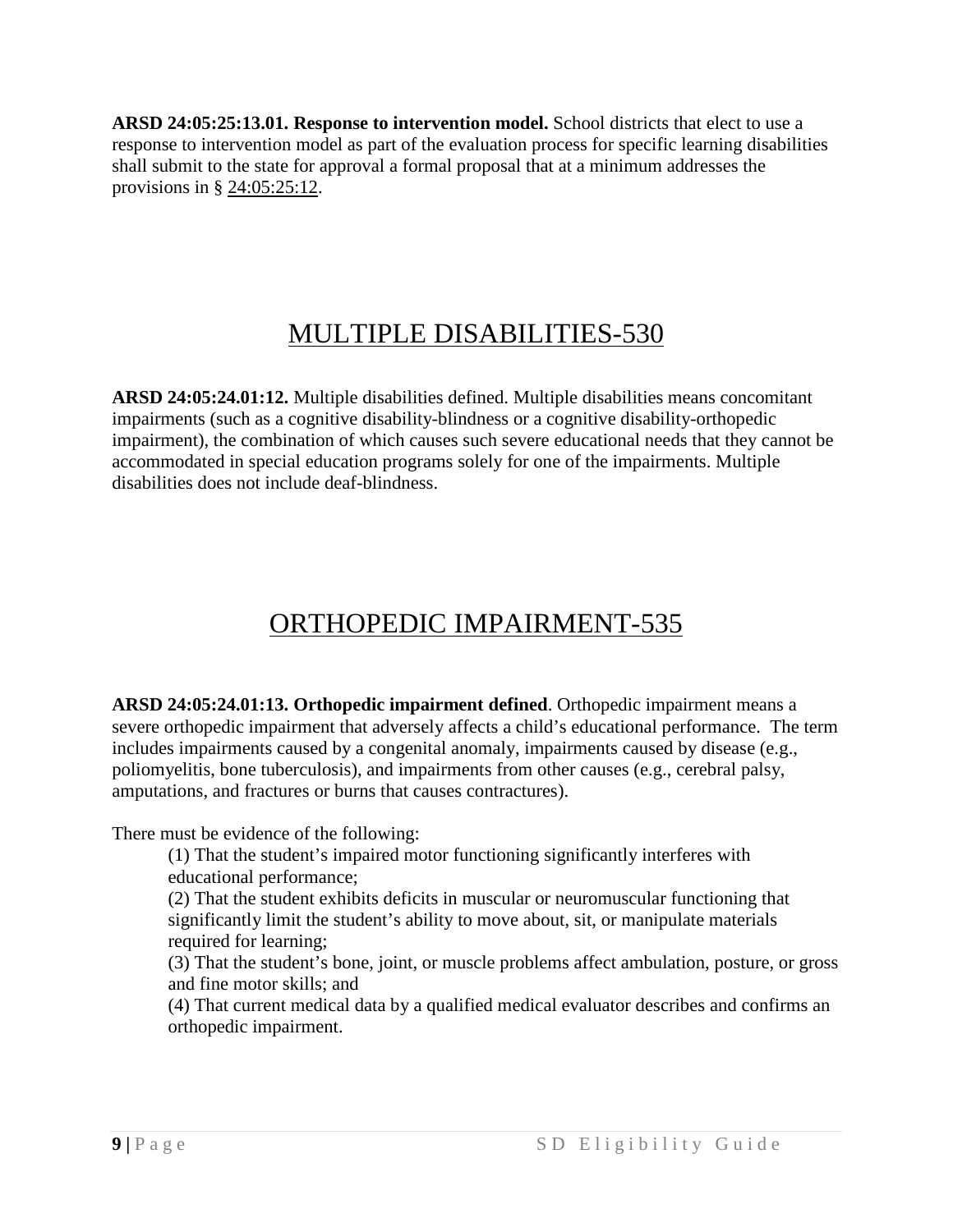#### VISION LOSS-540

<span id="page-10-0"></span>**ARSD 24:05:24.01:30 Vision loss including blindness defined.** Vision loss including blindness is an impairment in vision that, even with correction, adversely affects a student's educational performance. The term includes both partial sight and blindness.

A student with a vision loss has a deficiency in visual acuity that, even with the use of lenses or corrective devices, requires special education or special education and related services.

Partial sight is one or more deficiencies in visual acuity, as follows:

(1) Visual acuity of no better than 20/70 in the better eye after correction;

(2) Restricted visual field;

(3) Limited ability to move about safely in the environment because of visual disability;

Blindness is a deficiency in visual acuity of 20/200 or less in the better eye with correcting lenses or a limited field of vision in which the widest diameter subtends an angular distance of no greater than twenty degrees or has a medically indicated expectation of visual deterioration.

#### DEAFNESS-545

<span id="page-10-1"></span>**ARSD 24:05:24.01:08. Deafness defined.** Deafness is a hearing loss that is so severe that the student is impaired in processing linguistic information through hearing, even with amplification, and that adversely affects a student's educational performance.

A student may be identified as deaf if the unaided hearing loss is in excess of 70 decibels and precludes understanding of speech through the auditory mechanism, even with amplification, and the student demonstrates an inability to process linguistic information through hearing, even with amplification.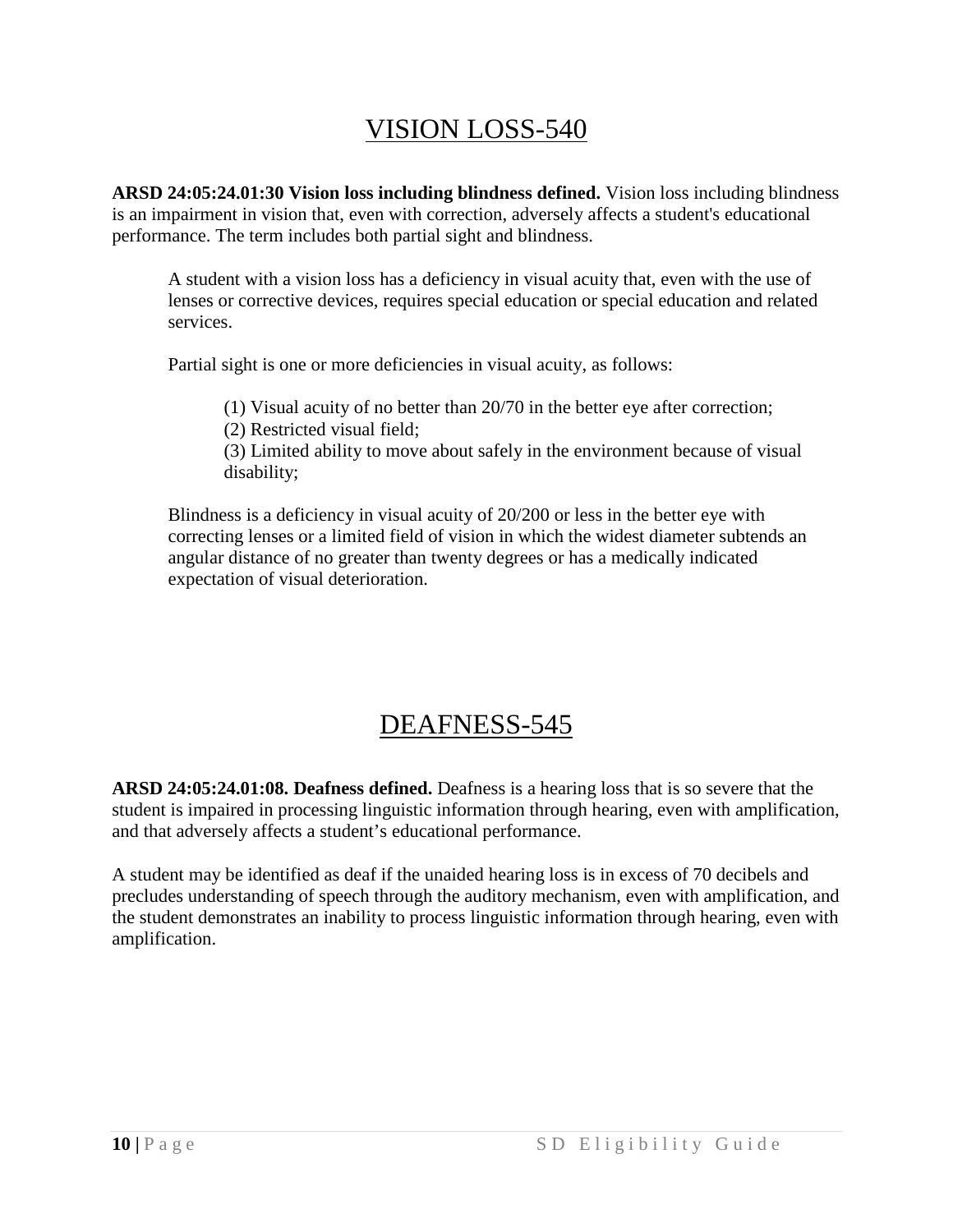### SPEECH OR LANGUAGE IMPAIRMENT-550

<span id="page-11-0"></span>**ARSD 24:05:24.01:20. Speech or language disorder defined.** Speech or language impairment is a communication disorder such as stuttering, impaired articulation, a language disorder, or a voice disorder that adversely affects a child's educational performance.

**ARSD 24:05:24.01:21. Articulation disorder defined**. Articulation disorders include all nonmaturational speech deviations based primarily on incorrect production of speech sounds. Articulation disorders include omissions, substitutions, additions, or distortions of phonemes within words. Articulation patterns that can be attributed to cultural or ethnic background are not disabilities.

**ARSD 24:05:24.01:22. Criteria for articulation disorder**. A student may be identified as having an articulation disorder if one of the following criteria exist:

(1) Performance on a standardized articulation test falls two standard deviations below the mean and intelligibility is affected in conversation;

(2) Test performance is less than two standard deviations below the mean but the student is judged unintelligible by the speech and language clinician and one other adult;

(3) Performance on a phonological assessment falls in the profound or severe range and intelligibility is affected in conversation; or

(4) Performance on a phonological assessment falls in the moderate range, intelligibly is affected in conversation, and during a tracking period of between three and six months there was a lack of improvement in the number and type of errors; or

(5) An error persists six months to one year beyond the chronological age when 90 percent of students have typically acquired the sound based on developmental articulation norms.

**ARSD 24:05:24.01:23. Fluency disorder defined**. A fluency disorder is an interruption in the flow of speaking characterized by atypical rate, rhythm, and repetitions in sounds, syllables, words, and phrases. This may be accompanied by excessive tension, struggle behavior, and secondary mannerisms.

**ARSD 24:05:24.01:24. Criteria for fluency disorder.** A student may be identified as having a fluency disorder if:

(1) The student consistently exhibits one or more of the following symptomatic behaviors of dysfluency:

(a) Sound, syllable, or word repetition;

- (b) Prolongations of sounds, syllables, or words;
- (c) Blockages; or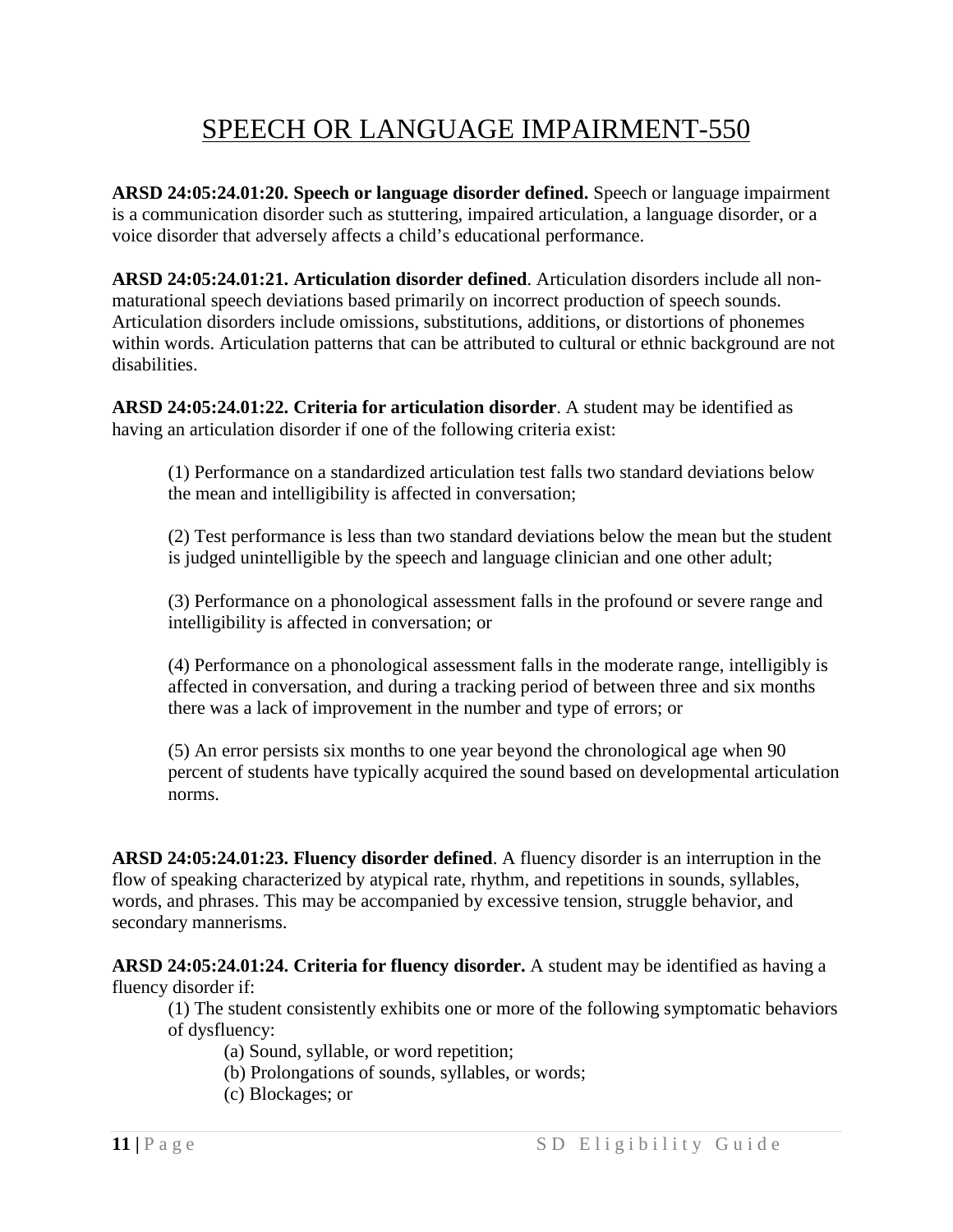(d) Hesitations.

(2) There is a significant discrepancy from the norm as measured by speech sampling in a variety of contexts. A significant discrepancy from the norm is five dysfluencies a minute; or

(3) The disruption occurs to the degree that the individual or persons who listen to the individual react to the manner of speech and the disruptions in a way that impedes communication.

**ARSD 24:05:24.01:25. Voice disorder defined**. A voice disorder is characterized by the abnormal production or absence of vocal quality, pitch, loudness, resonance, duration which is inappropriate for an individual's age or gender, or both.

**ARSD 24:05:24.01:26. Criteria for voice disorder**. A student may be identified as having a voice disorder if:

(1) Consistent deviations exist in one or more of the parameters of voice: pitch, quality, or volume;

(2) The voice is discrepant from the norm for age, gender, or culture and is distracting to the listener; and

(3) The disorder is not the result of a temporary problem, such as normal voice changes, allergies, colds, or similar conditions.

**ARSD 24:05:24.01:27. Language disorder defined**. A language disorder is a reduced ability, whether developmental or acquired, to comprehend or express ideas through spoken, written, or gestural language. The language disorder may be characterized by limited vocabulary, an inability to function through the use of words (pragmatics) and their meanings (semantics), faulty grammatical patterns (syntax and morphology), or the faulty reproduction of speech sounds (phonology). A language disorder may have a direct or indirect affect on a student's cognitive, social, emotional or educational development or performance and deviates from accepted norms. The term language disorder does not include students whose communication problems result solely from a native language other than English or from their dialectal differences.

**ARSD 24:05:24.01:28. Criteria for language disorder**. A student may be identified as having a language disorder as a primary disability if:

(1) Through age eight, performance falls 1.5 standard deviations below the mean on standardized evaluation instruments; beginning at age nine, a difference is present of 1.5 standard deviations between performance on an individually administered standardized language assessment instrument and measured expected potential as measured by an individually administered intelligence test; and

(2) The student's pragmatic skills, as measured by checklists, language samples, or observation, adversely affect the student's academic and social interactions.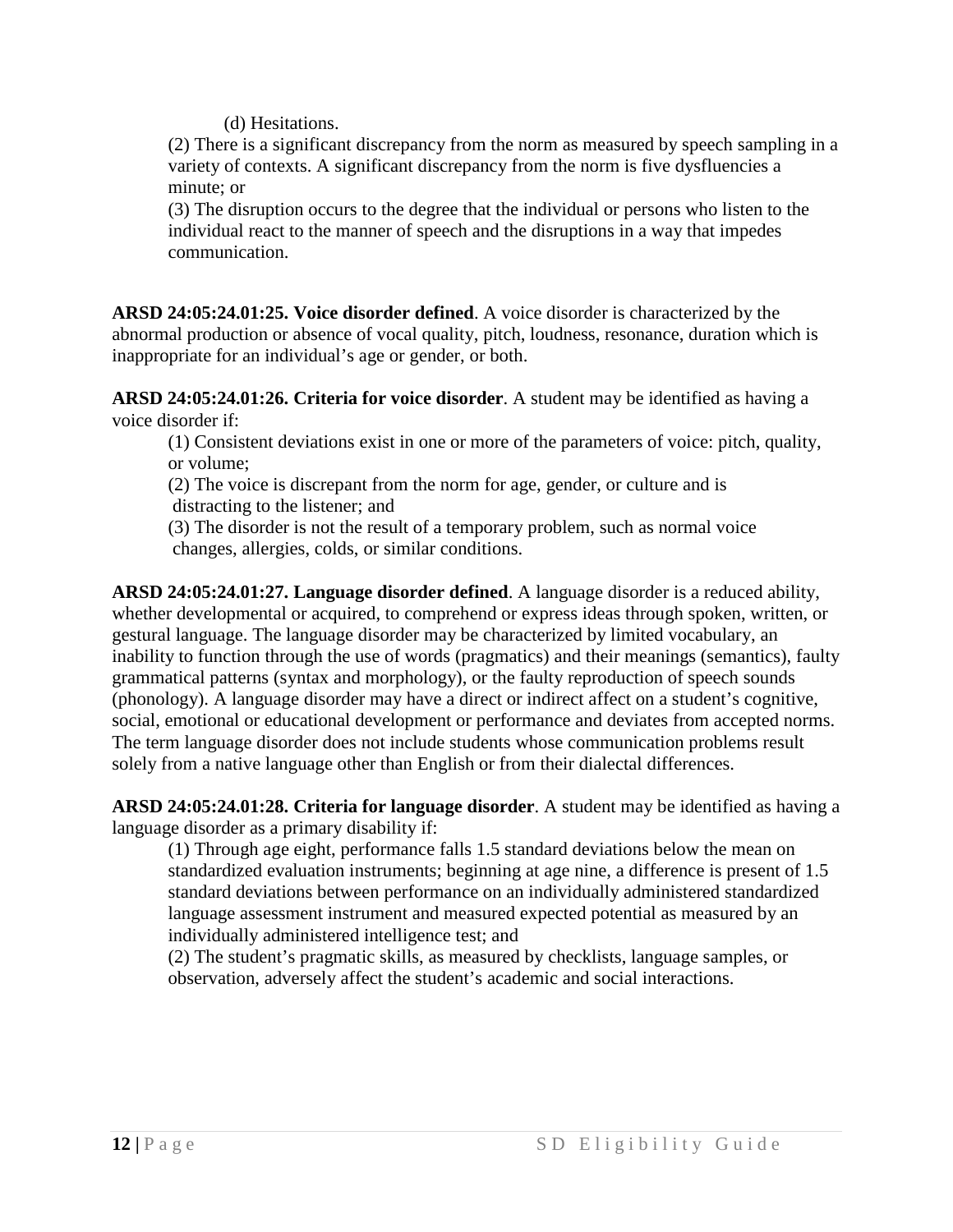### OTHER HEALTH IMPAIRMENT-555

<span id="page-13-0"></span>**ARSD 24:05:24.01:14. Other health impaired defined.** Other health impaired means having limited strength, vitality, or alertness, including a heightened alertness to environmental stimuli that results in limited alertness with respect to the educational environment, because of a chronic or acute health problem, such as a heart condition, tuberculosis, rheumatic fever, nephritis, asthma, attention deficit disorder or attention deficit hyperactivity disorder, sickle cell anemia, hemophilia, epilepsy, lead poisoning, leukemia, Tourette Syndrome, or diabetes, that adversely affects a student's educational performance.

Adverse effects in educational performance must be verified through the full and individual evaluation process as defined in subdivision 24:05:13:01 (18).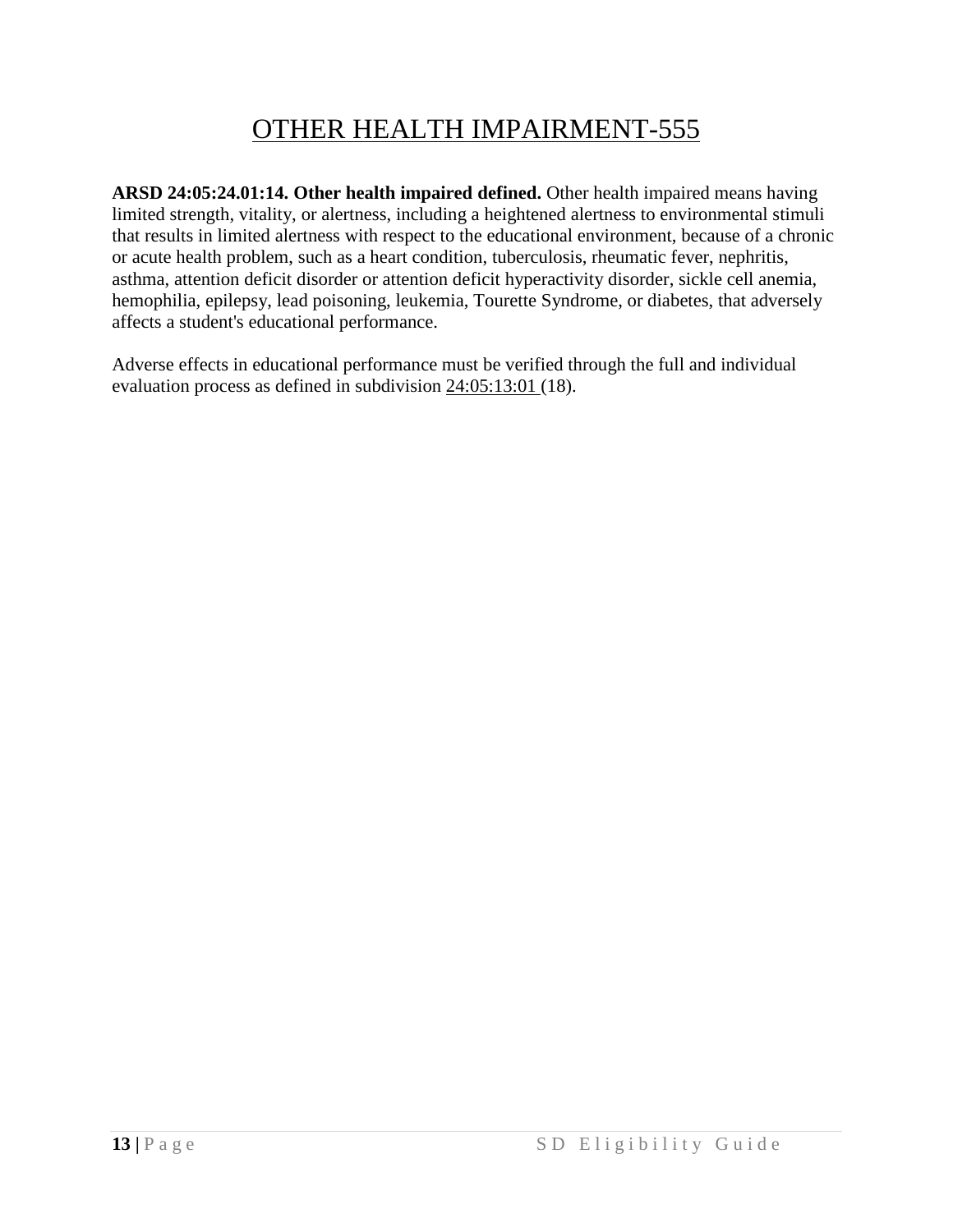### AUTISM SPECTRUM DISORDER-560

<span id="page-14-0"></span>**ARSD 24:05:24.01:03. Autism spectrum disorder defined**. Autism spectrum disorder is a developmental disability that significantly affects verbal and nonverbal communication and social interaction and results in adverse effects, generally evident before age three, on the child's educational performance.

Other characteristics often associated with autism spectrum disorder are engagement in repetitive activities and stereotyped movements, resistance to environmental change or change in daily routines, and unusual responses to sensory experiences.

The term does not apply if the student's educational performance is adversely affected primarily because the student has an emotional disturbance as defined under Part B of Individuals with Disabilities Education Act.

**ARSD 24:05:24.01:04. Diagnostic criteria for autism spectrum disorder**. An autism spectrum disorder is present in a student if the student expresses all three of the characteristics from subdivision (A), at least two characteristics from subdivision (B), and all of the characteristics in subdivision (C) through (E), inclusive:

- A) Persistent deficits in social communication and social interaction across multiple contexts, as manifested by all of the following, currently or by history (examples are illustrative, not exhaustive; see text):
	- 1. Deficits in social-emotional reciprocity, ranging, for example, from abnormal social approach and failure of normal back-and-forth conversation; to reduced sharing of interests, emotions, or affect; to failure to initiate or respond to social interactions.
	- 2. Deficits in nonverbal communicative behaviors used for social interaction, ranging, for example, from poorly integrated verbal and nonverbal communication; to abnormalities in eye contact and body language or deficits in understanding and use of gestures; to a total lack of facial expressions and nonverbal communication.
	- 3. Deficits in developing, maintaining, and understand relationships, ranging, for example, from difficulties adjusting behavior to suit various social contexts; to difficulties in sharing imaginative play or in making friends; to absence of interest in peers.
- B) Restricted, repetitive patterns of behavior, interests, or activities, as manifested by at least two of the following, currently or by history (examples are illustrative, not exhaustive; see text):
	- 1. Stereotyped or repetitive motor movements, use of objects, or speech (e.g., simple motor stereotypes, lining up toys or flipping objects, echolalia, idiosyncratic phrases).
	- 2. Insistence on sameness, inflexible adherence to routines, or ritualized patterns of verbal or nonverbal behavior (e.g., extreme distress at small changes, difficulties with transitions, rigid thinking patterns, greeting rituals, need to take same route or eat same food every day).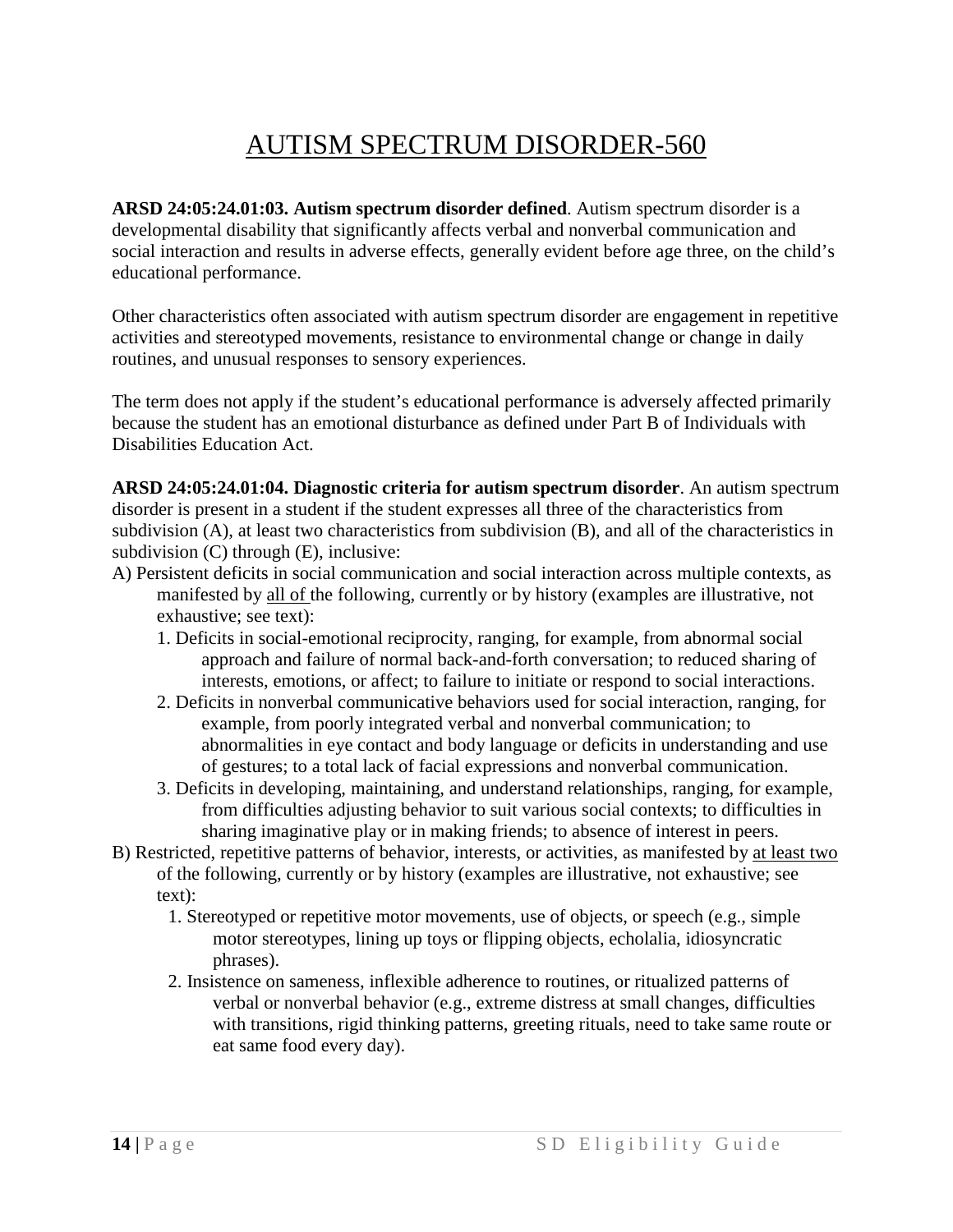- 3. Highly restricted, fixated interests that are abnormal in intensity or focus (e.g., strong attachment to or preoccupation with unusual objects, excessively circumscribed or perseverative interests).
- 4. Hyper- or hyporeactivity to sensory input or unusual interest in sensory aspects of the environment (e.g. apparent indifference to pain/temperature, adverse response to specific sounds or textures, excessive smelling or touching of objects, visual fascination with lights or movement).
- C) Symptoms must be present in the early developmental period (but may not become fully manifest until social demands exceed limited capacities, or may be masked by learned strategies in later life.)
- D) Symptoms cause clinically significant impairment in social, occupational, or other important areas of current functioning.
- E) These disturbances are not better explained by intellectual disability (intellectual development disorder) or global development delay. Intellectual disability and autism spectrum disorder frequently co-occur; to make comorbid diagnoses of autism spectrum disorder and intellectual disability; social communication should be below that expected for general developmental level.

If the above criteria are met, the student meets the definition of a student with autism spectrum disorder.

**ARSD 24:05:24.01:04.01. Evaluation report and documentation for autism spectrum disorder.** The evaluation report and documentation of eligibility for autism spectrum disorder must:

- (1) Be provided to the parent at no cost;
- (2) Address each of the criteria referenced in section 24:05:24.01:04; and

(3) For criteria in section 24:05:24.01:04(1) and (2), address the severity level of social communication impairments and restricted, repetitive patterns of behavior as referenced on page fifty-two, table two of the manual.

**ARSD 24:05:24.01:05. Diagnostic procedures for autism spectrum disorder**. When evaluating a student for autism spectrum disorder, a school district shall use a multidisciplinary team or group of persons who are trained and experienced in the diagnosis and educational evaluation of persons with autism spectrum disorder.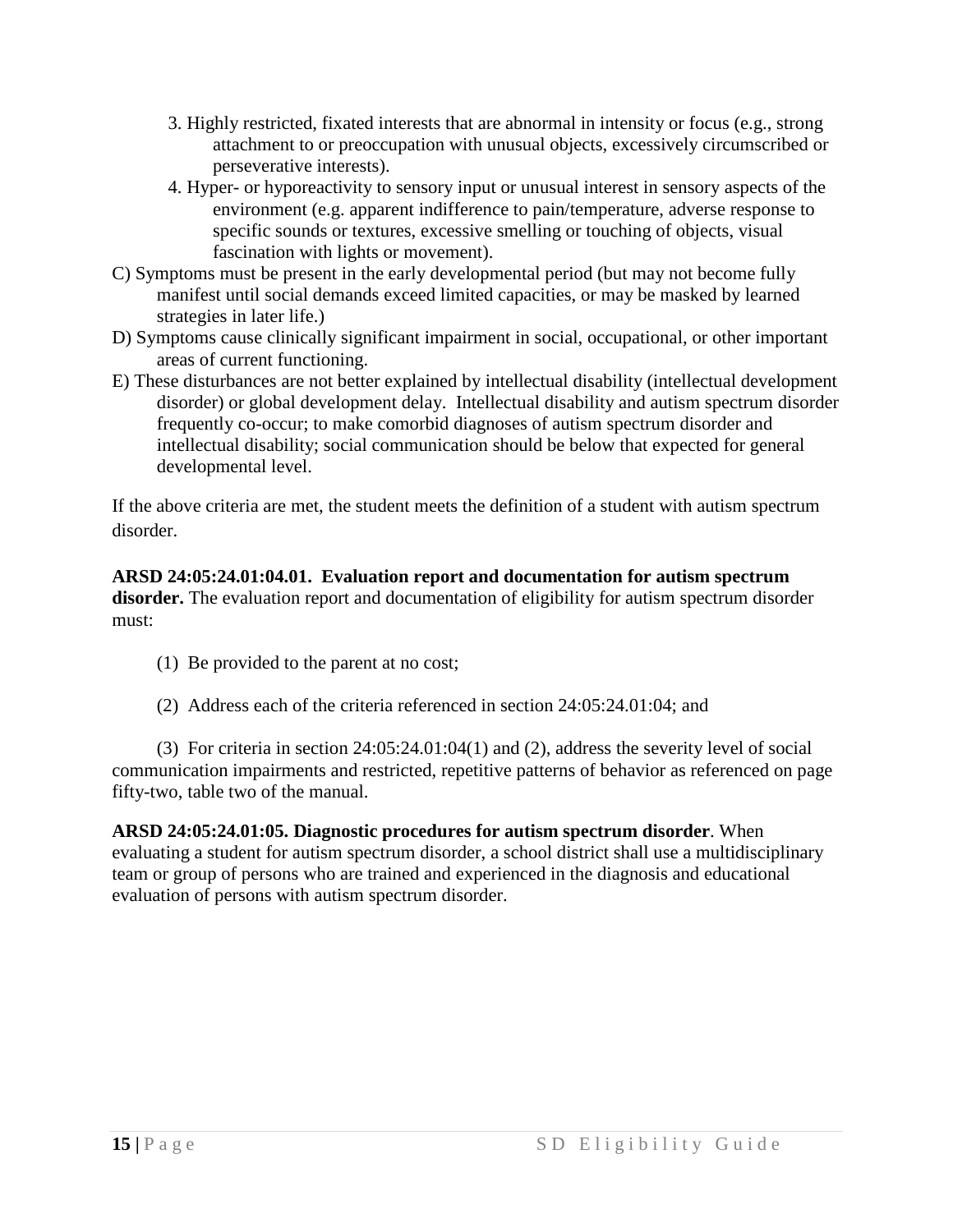## TRAUMATIC BRAIN INJURY-565

<span id="page-16-0"></span>**ARSD 24:05:24.01:29. Traumatic brain injury defined**. A traumatic brain injury is an acquired injury to the brain caused by an external physical force, resulting in a total or partial functional disability or psychosocial impairment, or both, that adversely affects a student's educational performance. The term applies to open or closed head injuries resulting in impairments in one or more areas, such as cognition; language; memory; attention; reasoning; abstract thinking; judgment; problem solving; sensory, perceptual, and motor abilities; psychosocial behavior; physical functions; information processing; and speech. The term does not apply to brain injuries that are congenital or degenerative, or brain injuries induced by birth trauma.

Adverse effects in educational performance must be verified through the multidisciplinary evaluation process as defined in §24:05:13:01 (18).

#### DEVELOPMENTAL DELAY-570

<span id="page-16-1"></span>**ARSD 24:05:24.01:09. Developmental delay defined.** A student three, four, or five years old may be identified as a student with a disability if the student has one of the major disabilities listed in § 24:05:24.01:01 or if the student experiences a severe delay in development and needs special education and related services.

A student with a severe delay in development functions at a developmental level two or more standard deviations below the mean in any one area of development specified in this section or 1.5 standard deviations below the mean in two or more areas of development.

The areas of development are cognitive development, physical development, communication development, social or emotional development, and adaptive development.

A district is not required to adopt and use the term developmental delay for any students within its jurisdiction. If a district uses the term developmental delay, the district must conform to both the division's definition of the term and to the age range that has been adopted by the division.

A district shall ensure that all of the student's special education and related services needs that have been identified through the evaluation procedures described under chapter 24:05:25 are appropriately addressed.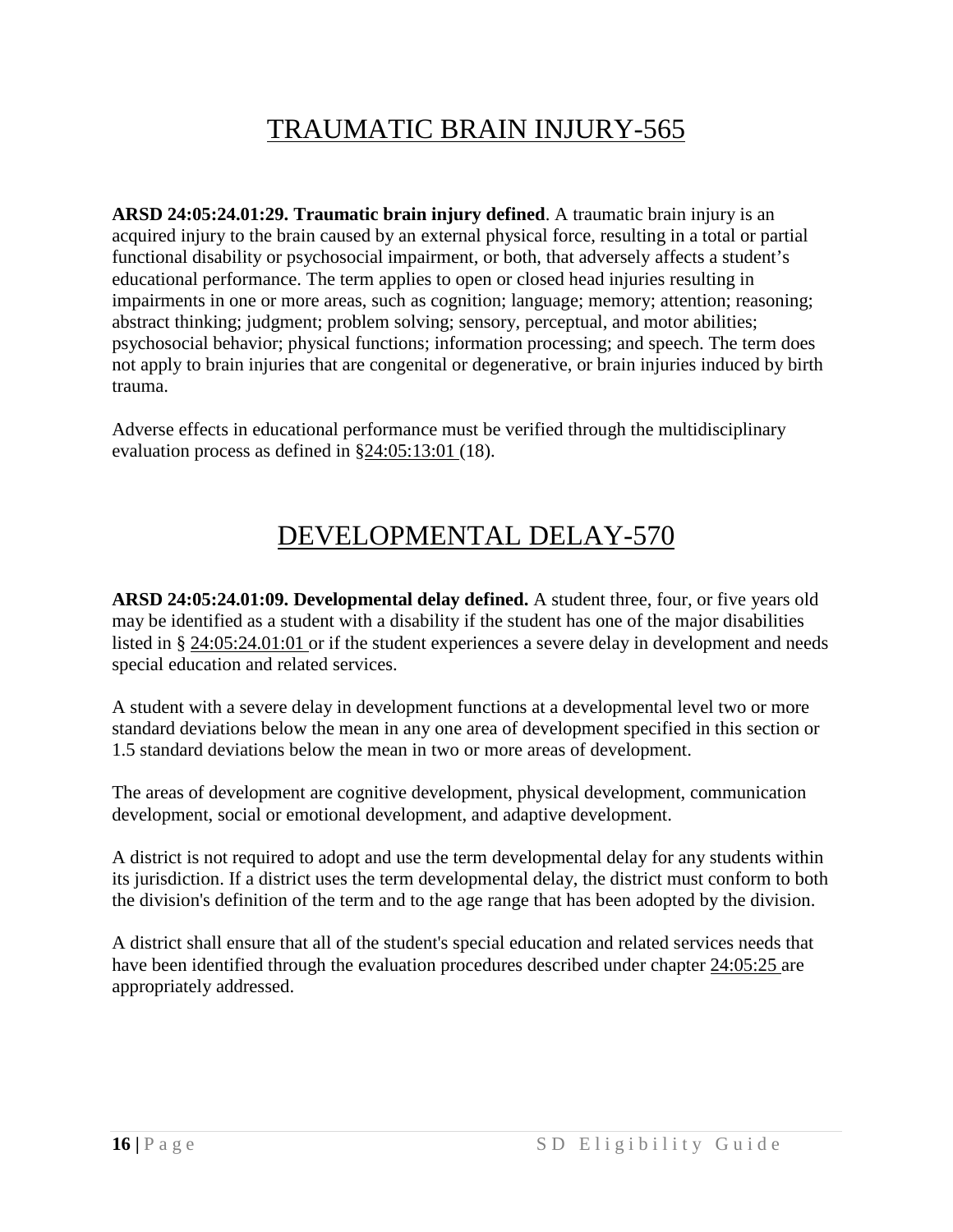# <span id="page-17-0"></span>**RELATED SERVICES ELIGIBILITY**

#### *RELATED SERVICES OF OCCUPATIONAL THERAPY AND PHYSICAL THERAPY*

<span id="page-17-2"></span><span id="page-17-1"></span>**ARSD 24:05:27:22. Occupational therapy defined**. Occupational therapy, as a related service, includes the development of fine motor coordination; sensory motor skills; sensory integration; visual motor skills; use of adaptive equipment; consultation and training in handling, positioning, and transferring students with physical impairments; and independence in activities of daily living.

**ARSD 24:05:27:23. Criteria for occupational therapy**. A student may be identified as in need of occupational therapy as a related service if:

- (1) The student has a disability and requires special education;
- (2) The student needs occupational therapy to benefit from special education; and

(3) The student demonstrates performance on a standardized assessment instrument that falls at least 1.5 standard deviations below the mean in one or more of the following areas: fine motor skills, sensory integration, and visual motor skills.

**ARSD 24:05:27:24. Physical therapy defined.** Physical therapy, as a related service, includes gross motor development; mobility; use of adaptive equipment; and consultation and training in handling, positioning, and transferring students with physical impairments.

**ARSD 24:05:27:25. Criteria for physical therapy**. A student may be identified as in need of physical therapy as a related service if:

- (1) The student has a disability and requires special education;
- (2) The student needs physical therapy to benefit from special education; and

(3) The student demonstrates a delay of at least 1.5 standard deviations below the mean on a standardized motor assessment instrument.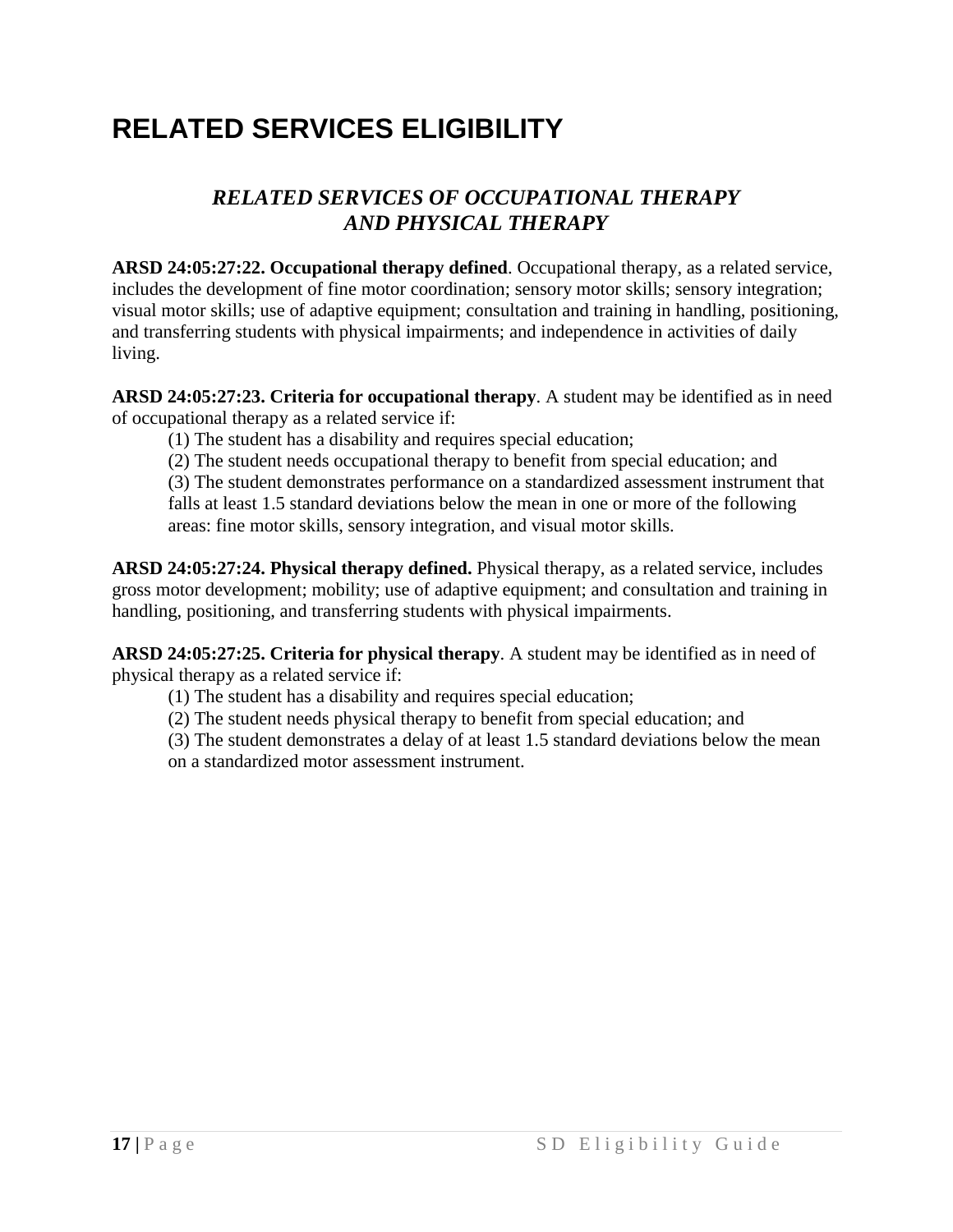# <span id="page-18-0"></span>**IEP TEAM OVERRIDE**

**ARSD 24:05:24.01:31. IEP team override.** If the IEP team determines that a student is eligible for special education or special education and related services because the student has a disability and needs special education even though the student does not meet specific requirements in this chapter, the IEP team must include documentation in the record as follows:

(1) The record must contain documents that explain why the standards and procedures that are used with the majority of students resulted in invalid findings for this student; (2) The record must indicate what objective data were used to conclude that the student has a disability and is in need of special education. These data may include test scores, work products, self-reports, teacher comments, previous tests, observational data, and other developmental data;

(3) Since the eligibility decision is based on a synthesis of multiple data and not all data are equally valid, the team must indicate which data have the greatest relative importance for the eligibility decision; and

(4) The IEP team override decision must include a sign-off by the IEP team members agreeing to the override decision. If one or more IEP team members disagree with the override decision, the record must include a statement of why they disagree signed by those members.

The district director of special education shall keep a list of students on whom the IEP team override criteria were used in order to assist the state in evaluating the adequacy of student identification criteria.

# <span id="page-18-1"></span>**RESOURCES**

Tools and Resources Related to Special Education Eligibility –

<https://doe.sd.gov/sped/documents/SPEDeliTo.pdf> (Documents section) – includes sample charts and documents as well as resource information.

Evaluation Instruments – [https://doe.sd.gov/sped/documents/18-EvalInst.xlsx–](https://doe.sd.gov/sped/documents/18-EvalInst.xlsx) include a list of evaluation instruments that could be used for assessment student for eligibility purposes.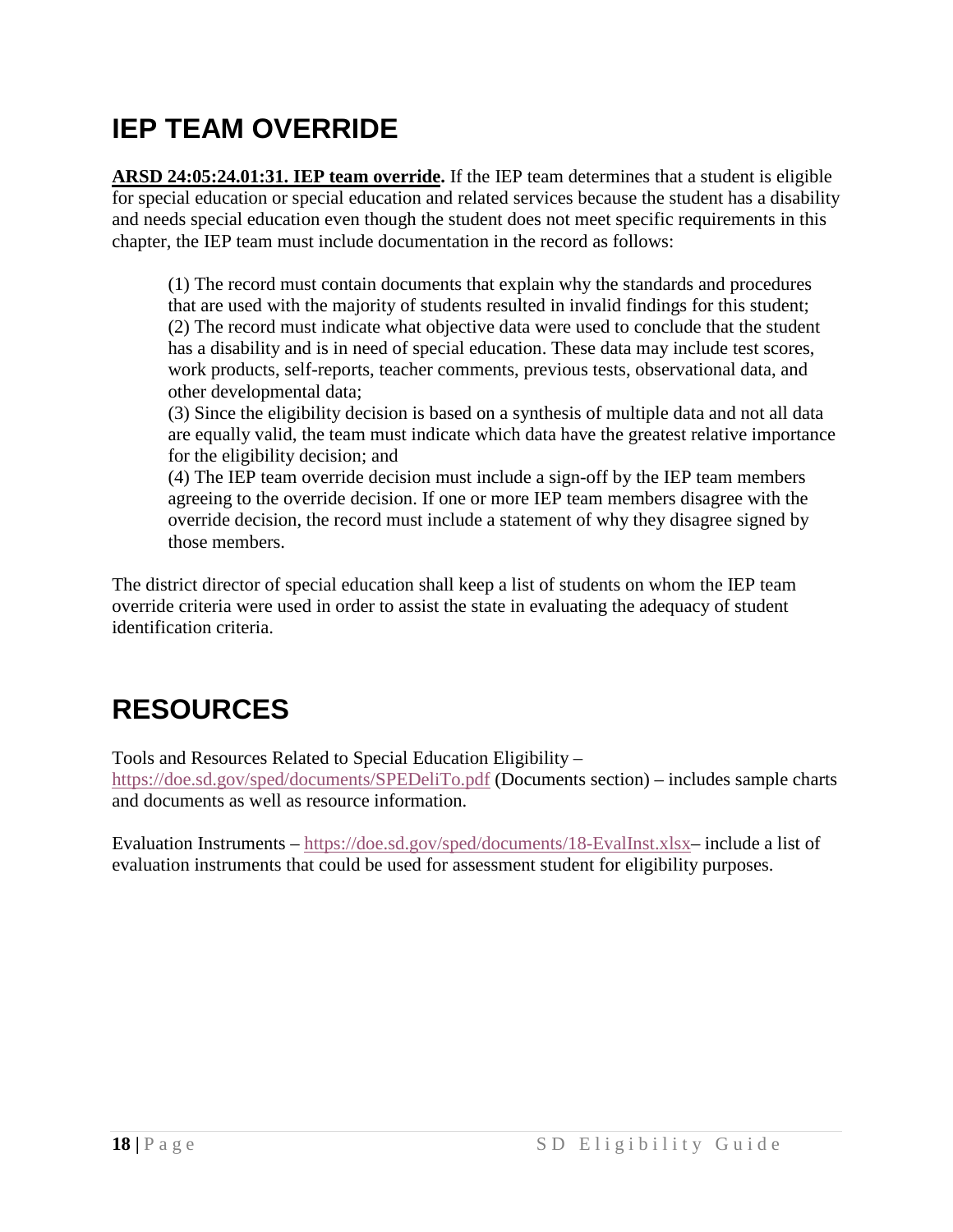## <span id="page-19-0"></span>**APPENDIX A**

#### <span id="page-19-1"></span>Background Information

When the 1995 Legislature adopted its new funding system for special education, it also required DOE to develop administrative rules which "further define special education processes regarding student identification, the placement committee process and create an extraordinary cost oversight board." Following this directive, DOE convened a special education task force. The task force, chaired by Representative Janice Nicolay, consisted of legislators, educational cooperative directors, superintendents, higher education representatives, local district special education directors and a parent representative. After more than a year of study, expert consultation and public testimony, the special education task force proposed a set of administrative rules which set forth identification criteria in major categories of disability.

Regarding student identification, or eligibility criteria, the task force decided to adopt the disability categories as defined in the federal Individuals with Disabilities Education Act (IDEA) and quantify, to the extent possible, the federal definitions. For example, the federal definition of specific learning disabilities speaks to a student exhibiting a "severe discrepancy between achievement and intellectual ability." The task force defined "severe discrepancy" for South Dakota students at 1.5 standard deviations between achievement and intellectual ability.

While the task force reviewed student eligibility criteria from surrounding states, members focused on criteria currently used by several South Dakota school districts. Thus, administrative rules reflect, in large part, a criterion that is used, and seems to work for many of our school districts.

The task force proposed a revised definition of children in need of "prolonged assistance." This is a state-specific category pertinent to infants and toddlers, ages birth through two years, in need of early intervention. The category is important to school districts because districts are responsible for providing these children with early intervention services. The definition would narrow the scope of school district responsibility.

The task force also proposed definitions for occupational therapy and physical therapy as related service necessary to support special education. Due to a wide variability across the state of children receiving these therapies, the task force felt that criteria would bolster consistency in service provision.

Finally, the task force proposed a method of local IEP team override of eligibility criteria. The override is important because there are children who will not "fit" certain criteria, yet their need for special education instruction remains. Further, the federal Office of Special Education Programs requires this flexibility at the local level, particularly for students with specific learning disabilities. The IEP team override is to be used cautiously, not in a routine manner.